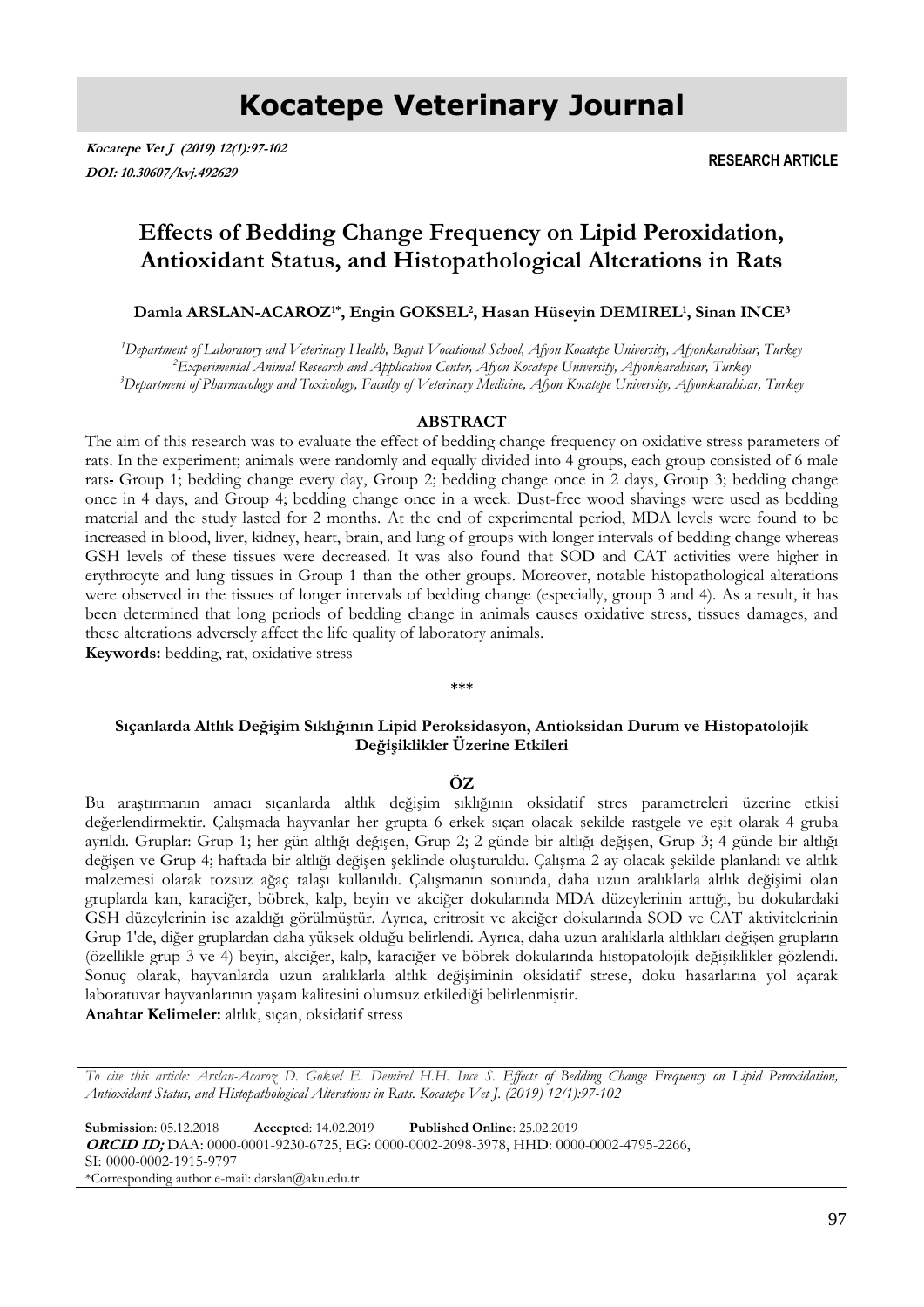#### **INTRODUCTION**

One of the main considerations of animal welfare is animal microenvironment. Microenvironment comprises bedding change frequency, bedding material, and housing density (Domer et al. 2012). At the laboratory, rat cages are regularly cleaned between 2-3 times per week depending on animal facility conditions (Mason et al. 2006). In the cleaning process of animals, they are moved from one cage to another or their cages are transported with animals inside a laboratory or between laboratories which are routine animal facility procedures (Castelhano-Carlos and Baumans 2009). The cleaning process may affect acute behavioural and physiological responses of rats; they react to these procedures (Mason et al. 2006; Castelhano-Carlos and Baumans 2009). Bedding type, is a vital factor for laboratory animals, has an impact on the health and well-being of laboratory animals. Various bedding materials are preferred for laboratory animals such as wood shavings, paper, corn cobs, and chips (Potgieter and Wilke 1993; Yildirim et al. 2017). Bedding materials are closely related to aeration and moisture content which affects microbial quality (Potgieter and Wilke 1993). Wood shavings have recently been widely preferred as bedding material choice for laboratory animals. They are composed of fine particles of wood, also it is low-cost material. (Dean 1999; Yildirim et al. 2017).

The imbalance between the production of free radicals and antioxidants causes oxidative stress. This imbalance leads to biomolecular (lipids, proteins, and DNA) and cellular damage so it has an essential impact on the organism (Durackova 2010). The harmful effects of free radicals are balanced by the action of antioxidants (Valko 2006). One of the main biomarkers of oxidative stress parameter is malondialdehyde (MDA). Also, the measurements of catalase (CAT), superoxide dismutase (SOD) and glutathione (GSH) take a pivotal place to determine oxidative statue (Sisein 2014).

In this study, we aimed to evaluate the effect of bedding change frequency on live weight gain, oxidative stress parameters, and histopathological changes of tissues of rats.

### **MATERIAL and METHODS**

In the study, dust-free wood shavings were used as bedding material. All reagents and chemicals were obtained from commercial sources. Healthy male 60 days of age Wistar albino rats (250–300 g) were obtained from Animal Breeding Laboratories of Afyon Kocatepe University, Turkey.

The rats were housed under optimal conditions (25  $\,^{\circ}$ C, 50–55% relative humidity, 12 h/12h light/ dark cycle). Also, standard rodent diet and clean water were given *ad libitum* to animals. In addition, animals were acclimatised to the condition of the animal breeding laboratory for 7 days before the experiment started.

The rats were randomly divided into 4 equal groups; each group included 6 male rats. The experimental period was 60 days and the experimental groups were as follows:

Group 1; the bedding was changed every day. Group 2; the bedding was changed every 2 days. Group 3; the bedding was changed every 4 days. Group 4; the bedding was changed one a week. The protocols of experimental design were also approved by the Animal Care and Use Committee of Afyon Kocatepe University (Reference Number: 49533702-73) and were consonant with the principles of NIH.

Erythrocytes preparation was performed according to the method of Winterbourn et al. (1975) and homogenates were prepared according to Kucukkurt et al. (2008).

Kidney, liver, heart, brain, and lung tissues from each animal were collected from rats. Then, their tissues stained with haematoxylin-eosin (H&E) which were analyzed under Olympus light microscope (Bx51) equipped with a camera (Olympus DP20 Tokyo, Japan).

MDA (Draper and Hardley 1990; Ohkawa et al. 1979) and GSH (Beutler et al. 1993) levels of whole blood and tissue homogenates were determined based on spectrophotometric methods. Also, SOD (Sun et al. 1988) and CAT (Luck 1955; Aebi 1974) activities of erythrocyte lysate and tissue homogenate were measured by spectrophotometrically. The haemoglobin and protein contents of tissues were assayed according to methods of Drabkin and Austin (1935), and Lowry et al. (1951), respectively.

#### **Statistical analyses**

Obtained data were analysed using one-way ANOVA by using SPSS (20.0). Data were stated as mean and standard deviation (±SD). Also, differences between the groups were specified by Duncan post-hoc test. A difference was considered to be significant as  $p <$ 0.05.

#### **RESULTS**

#### **Effect on body weight gain**

The effect of bedding change frequency on body weight gain of animals was investigated from the beginning of the study. It was found statistically insignificant ( $p$  > 0.05) and shown in Figure 1.

#### **Effect on MDA and GSH**

MDA is a naturally occurring end product of lipid peroxidation. The effect on bedding change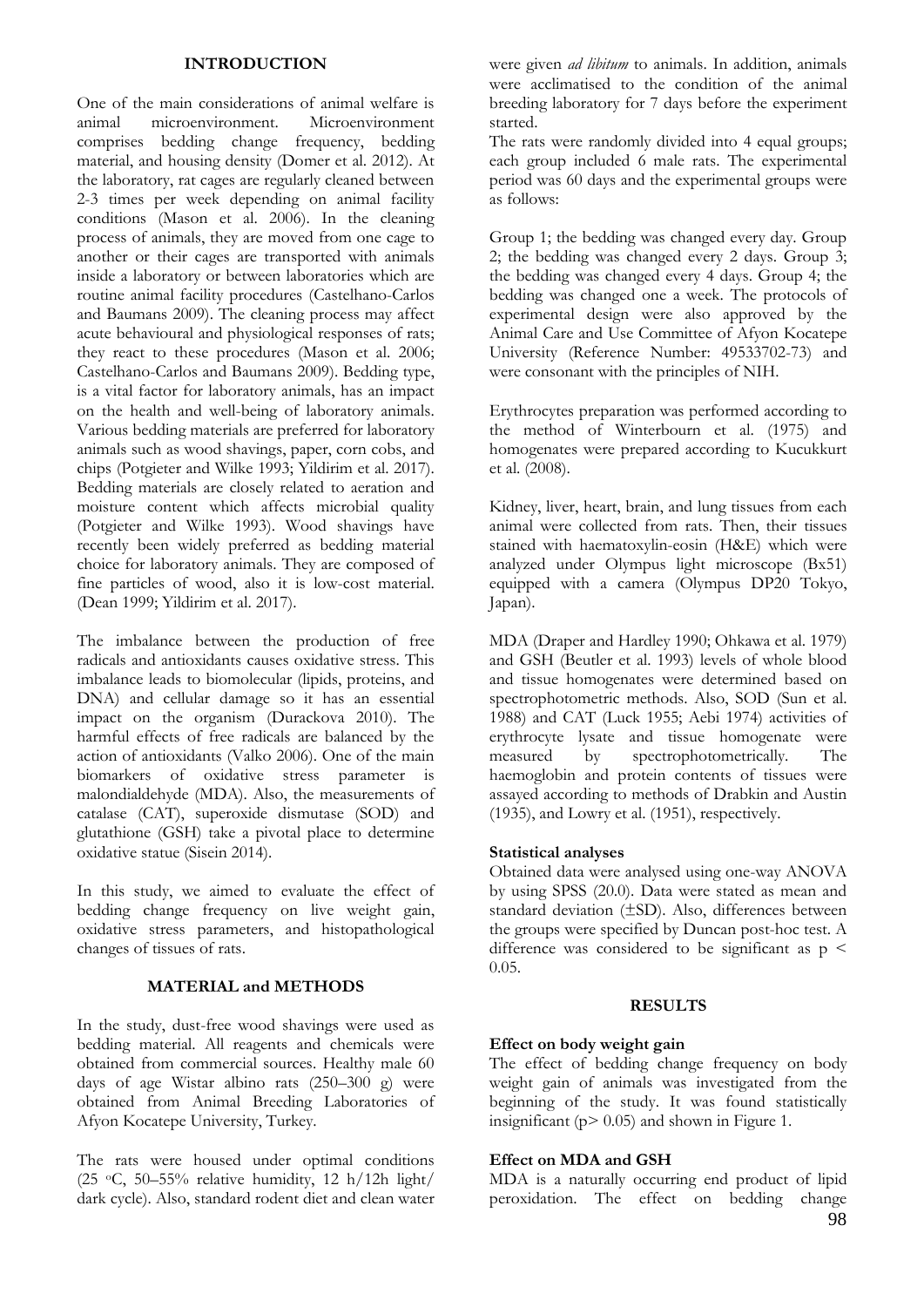frequency on MDA levels of blood, kidney, liver, heart, brain, and lung tissues was investigated.

MDA levels of blood, kidney, liver, heart, brain, and lung tissues were found to be high level in the long interval of bedding change groups compared to group 1 ( $p$ <0.05) and shown in Table 1. On the contrary, GSH levels of blood, kidney, liver, heart, brain, and lung tissues were found to be low in the long interval of bedding change groups compared to group 1  $(p<0.05)$  and shown in Table 2.

#### **Effects on SOD and CAT activities**

SOD and CAT (as antioxidant enzymes) activities were determined in erythrocyte, kidney, liver, heart, brain, and lung tissues of rats and they are shown in Table 3 and Table 4, respectively. SOD and CAT activities were found to be low in erythrocyte and lung in the long interval of bedding change groups compared to group 1 ( $p$ <0.05). In addition, SOD and CAT activities were found to be statistically insignificant in the other tissues.

#### **Histopathological examination**

Histopathological alterations in brain, lung, heart, liver, and kidney of experimental groups were shown in Figure 2. Neuronal degeneration and focal gliosis in brain (Figure 2A4), oedema and interalveolar septal thickening in lung (Figure 2B3 and B4), slight hyaline degeneration in heart (Figure 2C4), sinusoidal hyperemia (Figure 2D3), degeneration and necrosis in vena centralis of liver (Figure 2D4) have been observed in group 3 and group 4. Also, there was a focal mononuclear cell infiltration in kidney and necrotic changes in tubulus (Figure 2E4). In group 1 and group 2, no fundamental histopathological changes were observed in brain, lung, heart, liver, and kidney of rats (Figure 2A-E1, and 2A-E2, respectively).

**Table 1.** Effects of bedding change frequency on glutathione levels in blood, kidney, liver, heart, brain, and lung tissues of male rats.

|         | <b>Blood</b>                 | Kidney                       | Liver                        | Heart                        | <b>Brain</b>                 | Lung                         |
|---------|------------------------------|------------------------------|------------------------------|------------------------------|------------------------------|------------------------------|
|         | (mmol/ml)                    | (mnol/gtissue)               | (mnol/gtissue)               | (mmol/gtissue)               | $(mnol/g$ tissue)            | $(mnol/g$ tissue)            |
| Group 1 | $3.32 \pm 0.52$ <sup>d</sup> | $4.52 \pm 0.59$              | $3.25 \pm 0.49$              | $3.49 \pm 0.83$              | $6.55 \pm 1.15$ <sup>b</sup> | $4.16 \pm 0.52$              |
| Group 2 | $4.58 \pm 0.26$              | $4.54 \pm 0.43$              | $4.24 \pm 0.62^{\circ}$      | $4.33\pm0.76b$               | $6.86\pm0.86b$               | $4.33 \pm 0.76$              |
| Group 3 | $6.01 \pm 0.91$ <sup>b</sup> | $4.53 \pm 0.71$              | $4.22 \pm 0.48^{\circ}$      | $9.08 \pm 1.12^a$            | $7.08 \pm 0.55$              | $9.21 \pm 1.76^a$            |
| Group 4 | $11.15 \pm 1.25^{\circ}$     | $5.42 \pm 0.57$ <sup>a</sup> | $4.54 \pm 0.56$ <sup>a</sup> | $9.26 \pm 0.91$ <sup>a</sup> | $8.74 \pm 1.00^{\circ}$      | $9.26 \pm 0.91$ <sup>a</sup> |

Values are mean  $\pm$  Standard deviations; n = 6.

a,b,c,d In the same column values with different letters show statistically significant differences ( $p < 0.05$ ).

**Table 2.** Effects of bedding change frequency on malondialdehyde levels in blood, kidney, liver, heart, brain, and lung tissues of male rats.

|         | <b>Blood</b>                  | Kidney                   | Liver                    | Heart                         | Brain                    | Lung                           |
|---------|-------------------------------|--------------------------|--------------------------|-------------------------------|--------------------------|--------------------------------|
|         | (nmol/ml)                     | (mmol/gtissue)           | (mmol/gtissue)           | (mmol/gtissue)                | $(mmol/g$ tissue)        | $(mmol/g$ tissue)              |
| Group 1 | $47.41 \pm 4.54$ <sup>a</sup> | $23.91 \pm 4.07^{\circ}$ | $21.61 \pm 2.03^{\circ}$ | $20.07 \pm 1.72$ <sup>a</sup> | $19.54 \pm 2.05^{\circ}$ | $21.14 \pm 1.85$ <sup>a</sup>  |
| Group 2 | $45.09 \pm 5.02^{\mathrm{a}}$ | 22.77±5.09ab             | $19.24 \pm 1.37$ b       | $20.00 \pm 1.13$ <sup>a</sup> | $17.43 \pm 1.45$         | $19.19 \pm 1.45$ ab            |
| Group 3 | $34.62 \pm 4.55$              | $18.65 \pm 2.35$ bc      | 18.87±1.33b              | $19.79 \pm 1.59$ <sup>a</sup> | $17.19 \pm 0.80$         | $18.96 \pm 3.61$ <sup>ab</sup> |
| Group 4 | $23.11 \pm 3.67$ c            | $18.06 \pm 1.18$ c       | $16.63 \pm 1.43$ c       | $17.27 \pm 1.15$              | $15.83 \pm 1.19$         | $16.85 \pm 1.42$               |

Values are mean  $\pm$  Standard deviations; n = 6.

a,b,c In the same column values with different letters show statistically significant differences ( $p < 0.05$ ).

**Table 3.** Effects of bedding change frequency on superoxide dismutase activities in erythrocyte, kidney, liver, heart, brain, and lung tissues of male rats.

|         | Erythrocyte                   | Kidney              | Liver                   | Heart               | <b>Brain</b>       | Lung                         |
|---------|-------------------------------|---------------------|-------------------------|---------------------|--------------------|------------------------------|
|         | (U/gHb)                       | $(U/\mu g$ protein) | U<br>$1/\mu$ g protein) | $(U/\mu g$ protein) | $U/\mu g$ protein) | $(U/\mu g$ protein)          |
| Group 1 | $29.18 \pm 1.10^a$            | $1.97 \pm 0.61$     | $2.25 \pm 0.60$         | $3.70 \pm 0.87$     | $5.20 \pm 1.49$    | $6.06 \pm 0.92$ <sup>a</sup> |
| Group 2 | $18.94 \pm 2.65^{\circ}$      | $1.75 \pm 0.59$     | $2.08 \pm 0.80$         | $4.01 \pm 1.20$     | $4.44 \pm 1.53$    | $3.73 \pm 0.96$              |
| Group 3 | 17.49±1.18 <sup>b</sup>       | $2.07 \pm 0.78$     | $1.78 \pm 0.30$         | $4.24 \pm 1.16$     | $3.57 \pm 0.83$    | $3.66 \pm 1.08$              |
| Group 4 | $12.41 \pm 1.61$ <sup>c</sup> | $1.84 \pm 0.56$     | $2.39 \pm 0.50$         | $2.97 \pm 0.90$     | $3.45 \pm 0.67$    | $3.44\pm0.88b$               |

Values are mean  $\pm$  Standard deviations; n = 6.

a,b,c In the same column values with different letters show statistically significant differences ( $p < 0.05$ ).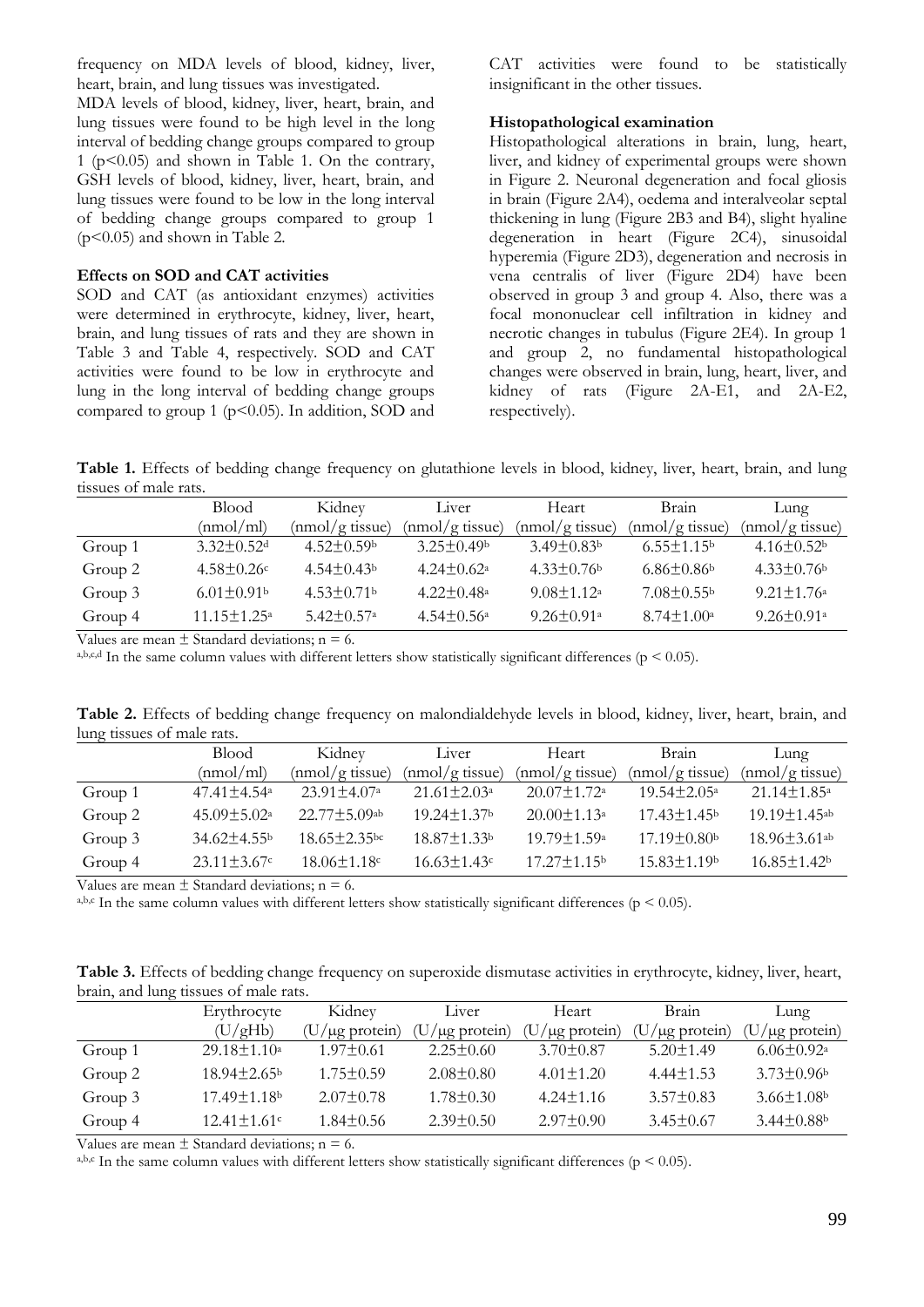**Table 4.** Effects of bedding change frequency on catalase activities in erythrocyte, kidney, liver, heart, brain, and lung tissues of male rats.

|         | Erythrocyte                  | Kidney              | Liver               | Heart               | Brain               | Lung                         |  |  |
|---------|------------------------------|---------------------|---------------------|---------------------|---------------------|------------------------------|--|--|
|         | (k/gHb)                      | $(k/\mu g$ protein) | $(k/\mu g$ protein) | $(k/\mu g$ protein) | $(k/\mu g$ protein) | $(k/\mu g$ protein)          |  |  |
| Group 1 | 15.43±2.26 <sup>a</sup>      | $1.04 \pm 0.27$     | $0.81 \pm 0.13$     | $0.55 \pm 0.07$     | $0.35 \pm 0.10$     | $2.47 \pm 0.79$ <sup>a</sup> |  |  |
| Group 2 | 14.46±3.86ª                  | $1.26 \pm 0.36$     | $0.69 \pm 0.15$     | $0.56 \pm 0.07$     | $0.26 \pm 0.07$     | $1.89 \pm 0.17$ <sup>b</sup> |  |  |
| Group 3 | $8.82 \pm 1.89$ <sup>b</sup> | $1.31 \pm 0.24$     | $0.61 \pm 0.07$     | $0.55 \pm 0.09$     | $0.29 \pm 0.09$     | $1.77 \pm 0.34$ b            |  |  |
| Group 4 | $4.12 \pm 1.16$ c            | $1.34 \pm 0.39$     | $0.74 \pm 0.12$     | $0.49 \pm 0.07$     | $0.23 \pm 0.05$     | $1.67 \pm 0.20$ <sup>b</sup> |  |  |

Values are mean  $\pm$  Standard deviations; n = 6.

a,b,c In the same column values with different letters show statistically significant differences ( $p < 0.05$ ). k; nmol/min



**Figure 1.** Weight gain of male rats during the experimental period (Mean  $\pm$  Standard deviations; n = 6).



Figure 2. Effect of bedding change frequency in the brain (A), lung (B), heart (C), liver (D), and kidney tissues of male rats. Representative figures were stained with H&E. The original magnification was 20x and the scale bars represent 100 µm. Arrows and arrowheads indicate degeneration and focal gliosis in neurons of brain (Figure 2A4), oedema in lung (arrow) and thickness in interalveolar septal tissue (arrowheads) (Figure 2B3 and B4), mild hyaline degeneration in heart (Figure 2C4), sinusoidal hyperemia in liver (Figure 2D3), necrosis and degeneration in vena centralis (Figure 2D4), focal mononuclear cell infiltration (arrow) and necrotic alterations in tubules of kidney (arrowhead) (Figure 2E4). (1) Group 1; bedding change every day, (2) Group 2; bedding change once in 2 days, (3) Group 3; bedding change once in 4 days and (4) Group 4; bedding change once in a week.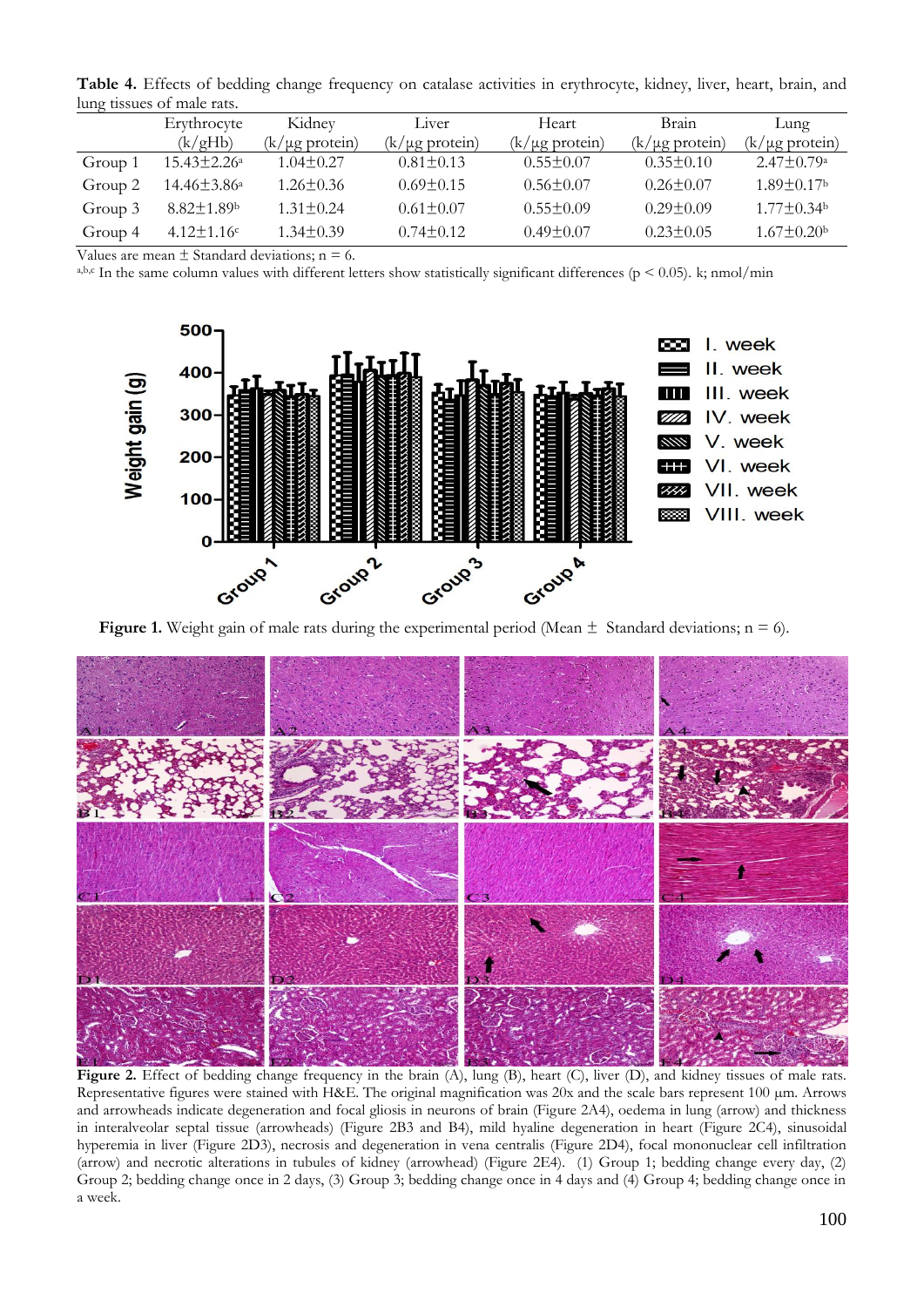#### **DISCUSSION**

Cage cleaning is important in terms of hygiene. Also, long term of cage cleaning and/or bedding change causes illness in animals. Burn et al. (2006) reported that totally 320 male Sprague Dawley and Wistar rats were kept in cages containing aspen wood or absorbent paper for 5 months and these cages were cleaned twice a week, once a week and once every two weeks. In the study, non-aggressive behaviours were determined at the highest level in once a week cage cleaned group. The incidence of sneezing and the pathological alterations of the lungs in aspen bedding animals have been reported to be higher than those used in paper bedding. At the end of the study, it has been stated that the frequency of cage cleaning affects the rats in terms of social housing but the types of bedding have a significant effect on rat health. On the other hand, Yildirim et al. (2017) performed a study with 48 male and female Sprague-Dawley rats and evaluated the effect bedding types (wood shavings, perlite, and corn cobs) on body weight. They observed that bedding material had no significant effect on body weight among the groups. In accordance with our study, it was observed that weight gain in rats was not affected by bedding change frequency. This may be due to the type of bedding or the duration of the study.

Totally, 48 female Sprague Dawley rats were divided into 4 equal groups and animals were kept in pine chips, eucalyptus pulp, vermiculite, and wire meshed bedding for 14 days. After this period, GSH levels were determined in heart, lung, and liver tissue of rats. Liver and lung GSH levels were observed at the highest level in the pine chips group and the level of heart GSH was the highest in the vermiculite group. Moreover, 48 male and 48 female Sprague-Dawley rats were kept with different types of beddings such as wood shavings, perlite, and corn cob for 30 days. At the end of the study CAT, SOD, GSH, GPx, and MDA parameters of blood samples were evaluated. It was reported that CAT, GPx, SOD, and GSH levels decreased significantly in the perlite groups, whereas MDA levels increased in the perlite groups (Yildirim et al. 2017). In the present study, it was determined that oxidative stress parameters increased in the long interval of bedding change groups. Also, it was observed that intracellular antioxidant enzyme levels in lung and blood tissues were depleted with long interval of bedding change. This situation shows that oxidation is the result of long interval of bedding change and it has a negative effect on the living conditions of animals.

Horn et al. (2012) performed a study which evaluated the effect of bedding type (grinded with poplar, cellulose and 50:50 mixture for 60 days) on lung histopathology of rats (192 male and 192 female). Peribronchial lymphoid hyperplasia was observed in

all groups. The perivascular eosinophilic filtration and metaplasia in the cellulose group, multifocal foreign body bronchopneumonia were observed in aspen and cellulose groups. Focal interstitial pneumonia was also observed in the cellulose group. Effects of sanitation frequency, cage density, and bedding type have effects on animal wellbeing and health of animals. Ferrecchia et al. (2014) evaluated four different bedding materials (1/4 of irradiated corn cob, aspen wood chips, reclaimed wood pulp, and recycled newspaper) in 100 mice. No lesions were detected in a corn cob, paper chip, or aspen chip beddings. However, mice housed on reclaimed wood pulp demonstrated significant nasal pathology which included epithelial necrosis, multifocal submucosal oedema, inflammatory cell infiltrates, haemorrhage, and congestion. In the present study, it was observed that long interval of bedding change caused histopathological changes in the brain, lung, heart, liver, and kidney tissues of the rats.

In conclusion, it was determined that long interval of bedding change in animals triggered oxidative stress, caused cellular damage in tissues and adversely affected the quality of life of the animals.

#### **ACKNOWLEDGEMENTS**

*This study was financially supported by Afyon Kocatepe University Scientific Research Council, Afyonkarahisar, Turkey (Project number: 16.ARS.MER.13).*

#### **REFERENCES**

- **Aebi H.** Catalase in vitro. In: Bergmeyer, U. (Ed.), Methods of Enzymatic Analysis.Academic Press, New York and London, 1974; pp. 673–677.
- **Beutler E, Duron O, Kelly BM,** Improved method for the determination of blood glutathione. J Lab Clin Med. 1963; 61: 882–888.
- **Burn CC, Peters A, Day MJ, Mason GJ.** Long-term effects of cage-cleaning frequency and bedding type on laboratory rat health, welfare, and handleability: a cross-laboratory study. Lab anim. 2006; 40(4): 353-370.
- **Castelhano-Carlos MJ, Baumans V.** The impact of light, noise, cage cleaning and in-house transport on welfare and stress of laboratory rats. Laboratory animals, 2009; 43(4): 311-327.
- **Dean SW.** Environmental enrichment of laboratory animals used in regulatory toxicology studies. Lab Anim. 1999; 33(4): 309–327.
- **Domer DA, Erickson RL, Petty, JM, Bergdall VK,**  Hickman-Davis JM. Processing and treatment of corncob bedding affects cage-change frequency for C57BL/6 mice. J Am Assoc Lab Anim Sci. 2012; 51(2): 162-169.
- **Drabkin DL, Austin JH.** Spectrophotometric studies. II. Preparations from washed blood cells; nitric oxide hemoglobin and sulfhemoglobin. J Biol Chem. 1935; 112:51–65.